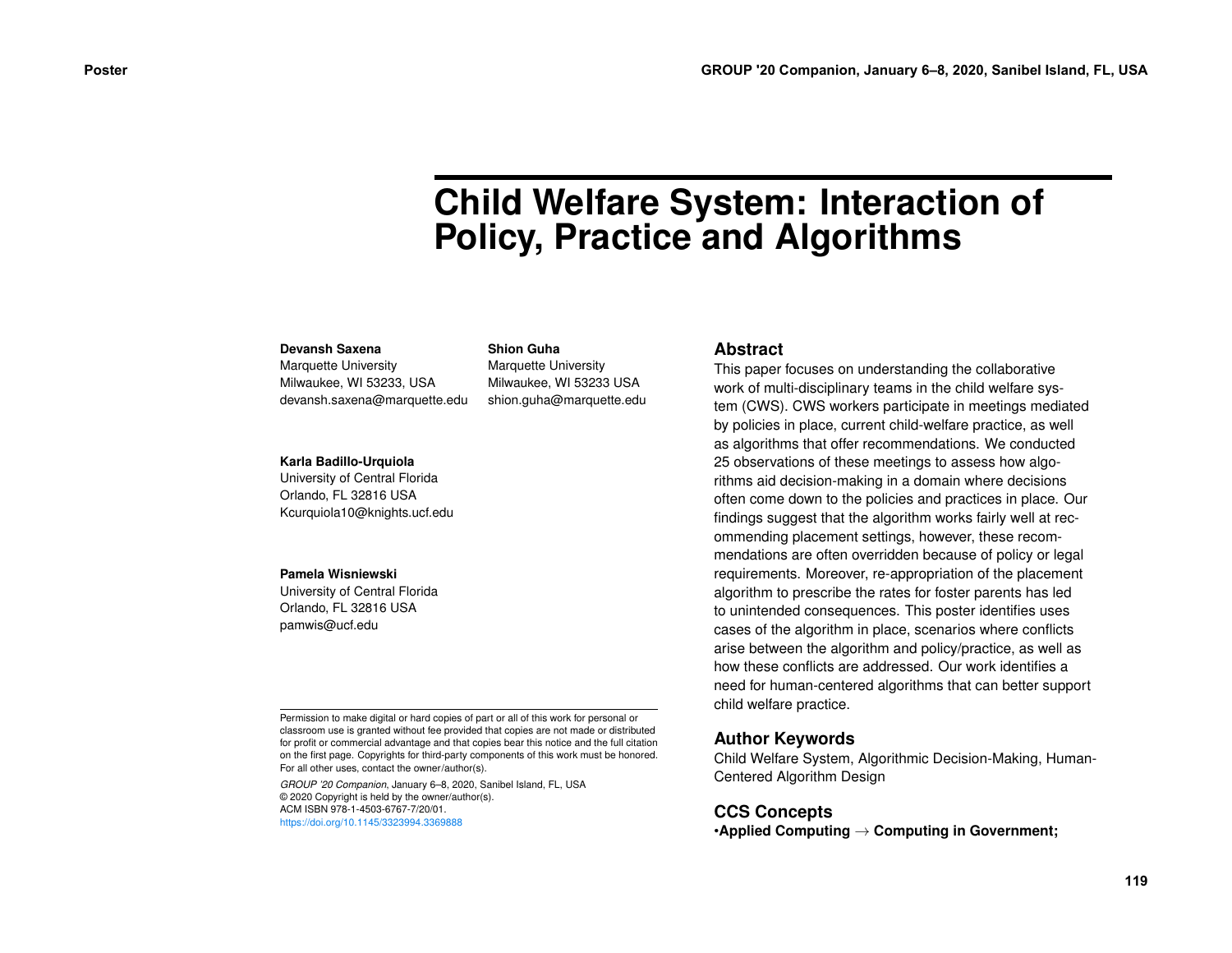

**Figure 1:** This image depicts a child-welfare multidisciplinary team meeting. The dotted lines depict the smaller teams and people who work together in the background. **Side Bar 1** depicts the roles of three smaller teams depicted in this image.

# **Introduction**

This study is part of a larger work-in-progress project on developing human-centered algorithms to aid decision-making in CWS. It depicts our preliminary findings in regards to the algorithms currently being used and how they impact CWS workers' decisions. In this study, we posed the following high-level research questions:

**RQ1:** *What are the use cases of algorithms currently employed in child-welfare practice?*

**RQ2:** *What scenarios lead to a conflict between the algorithm's recommendation and policy and/or practice?*

**RQ3:** *How are the scenarios of conflict between the algorithm and policy/practice addressed?*

# **Background**

In this section, we provide some background knowledge on the CWS team meetings that we observed as well as some important details about the algorithm being used by the team. The goal of this research project is to inform the design and implementation of systems that support CWS stakeholders in accordance with prior GROUP research [\[1\]](#page-3-0).

### *Trauma-informed Care Meetings*

These meetings incorporate all child-welfare team members involved at the front-end in order to provide thorough information gathering which ultimately assists with decision making in regards to placement stability. One integral part of this process is to place trauma front and center, and deliberate over a child's needs based on possible

services (for e.g., parenting classes, anger management, therapy) to ensure children can be reunified with their

**Green team**: This team becomes involved when family reunification is not an option and the child needs to either be permanently placed in foster care or is ready to be adopted by a family.

**Gray members**: These CWS members offer their domain expertise to the CWS team to guide decision-making.

parents.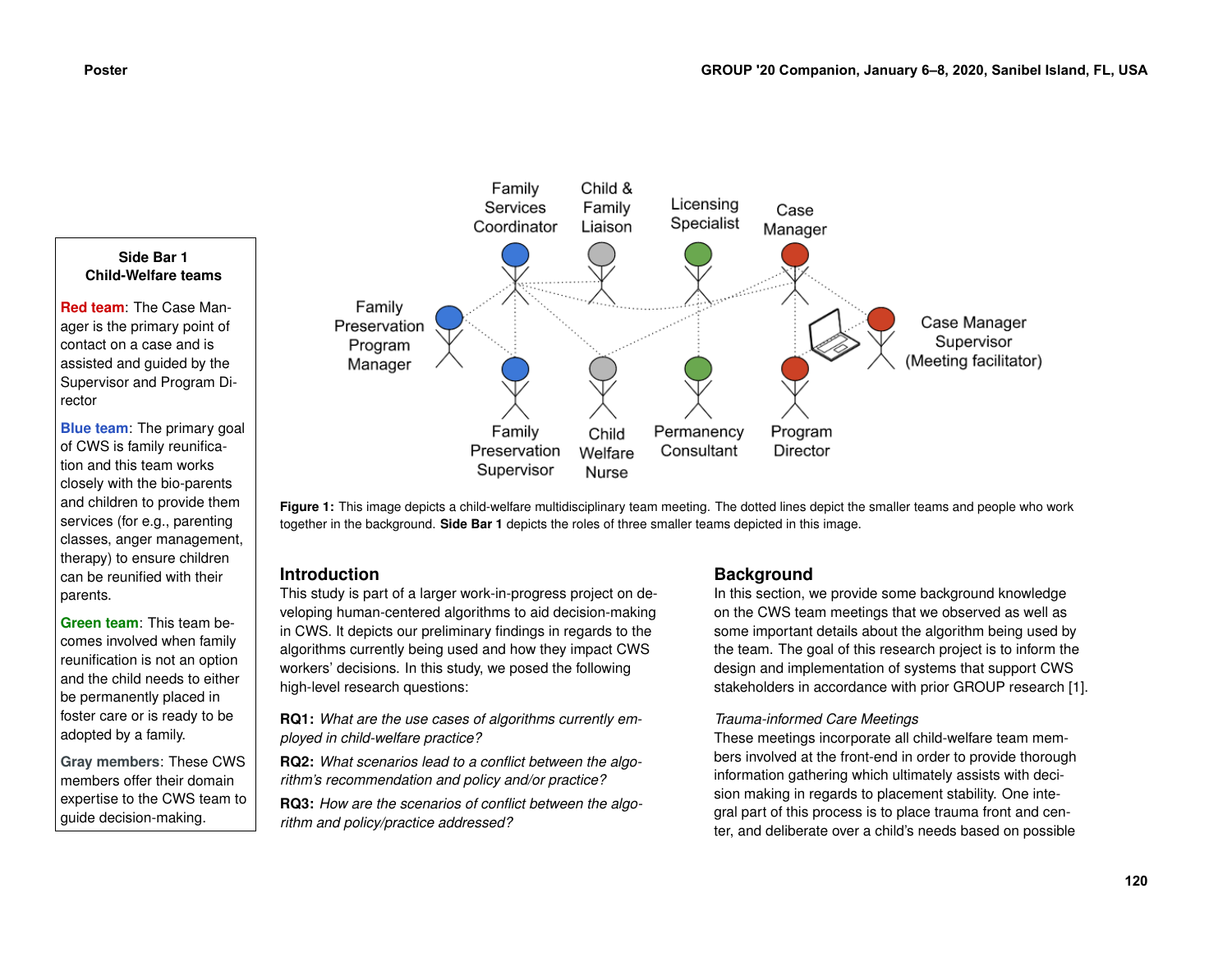#### **Side Bar 2 CANS domains**

**Life Functioning**: Family Functioning, School Behavior, School Achievement, Social Functioning etc.

**Strengths**: Family Strengths, Interpersonal, Optimism, Vocational etc.

**Child Needs**: Attachment, Anxiety, Depression, Impulsive/Hyperactive etc.

**Traumatic Experiences**: Sexual Abuse, Physical Abuse, Neglect, Medical Trauma etc.

**Traumatic Stress Symptoms**: Emotional and/or Physical Dysregulation, Grief and Separation, Numbing, Dissociation etc.

**Risk Behaviors**: Suicide Risk, Danger to others, Runaway, Fire Setting etc.

*Cultural Factors*: Language, Traditions and Rituals, Cultural Stress etc.

**Caregiver Capacity**: Supervision, Involvement with Care, Organization, Residential Stability etc.

trauma symptoms resulting from trauma exposure. Traumainformed care is an evidence-based practice that leads to better permanency outcomes by finding placements for children capable of meeting their needs. Figure 1 illustrates the child-welfare workers that attend these meetings.

*Child & Adolescent Needs & Strengths (CANS) Algorithm* The CANS algorithm is constructed using the CANS psychometric scale that consists of 104 items organized across eight domains as depicted in **Side Bar 2** [\[4\]](#page-3-1). It makes a recommendation from six levels of care in the order of increasing severity – independent living, transitional living program, foster home, specialized foster care, group home, and residential treatment center.

## **Methods**

We conducted 25 observations of CWS team meetings to understand how policies, child-welfare practice and algorithms interact and impact decision-making processes.

# **RQ1: What are the current use cases of the CANS algorithm?**

Based on our field observations, we summarize the use cases for the CANS algorithm. The algorithm is designed to assess a foster child's level of need by determining the associated risk factors as well as well-being indicators (see Side Bar 2). Based on the level of need, the algorithm recommends a placement setting for the foster child. However, the CANS algorithm has also been re-appropriated to calculate the rate offered to foster parents. Based on the algorithm's recommendation, the higher the needs of a foster child, the higher rate is offered to foster parents. CANS is recalculated every few months and as the child supposedly exhibits lower trauma symptoms, their needs are lowered and so is the rate offered to foster parents. One childwelfare worker explained that by lowering the rate, foster parents were being punished for being emotionally involved

and helping traumatized children. (see P1 in Side Bar 3).

# **RQ2: What scenarios lead to a conflict between the algorithm and policy/practice?**

The re-appropriation of CANS algorithm to calculate the foster-parents rate has led to several conflicts. CWS team members are now being trained in trauma-informed care and one child-welfare worker stated that trauma stays with a child for years and cannot be alleviated in a few months (see P2 quote). Lowering foster parents' rate because traumatic symptoms are not actively being manifested is problematic and disincentivizes foster-parents who are actively involved and help a child cope with trauma and progress emotionally. Furthermore, the CANS algorithm makes a placement recommendation based on a child's level of need, however, the placement decisions in CWS often come down to the availability of resources or policy related factors [\[5\]](#page-3-2). For example, a child might have severe mental and/or medical needs and the algorithm might recommend placing the child in a residential treatment center. However, most residential treatment centers have very limited openings. Here, the CWS team might be forced to place the child in a group home or specialized foster care that is not well-equipped to manage the child's needs. Moreover, residential treatment centers receive a higher rate for accepting out-of-state children, and therefore, are incentivized to offer the limited positions to out-of-state children. This is problematic because the primary goal of CWS is family reunification which means that children need to be placed closer to bio-parents, thereby, hindering an out-of-state placement.

# **RQ3: How are scenarios of conflict between the algorithm and policy/practice addressed?**

Policy dictates decisions whenever there is a conflict between the algorithm and policy and/or practice. For example, child-welfare practice corroborates that foster chil-